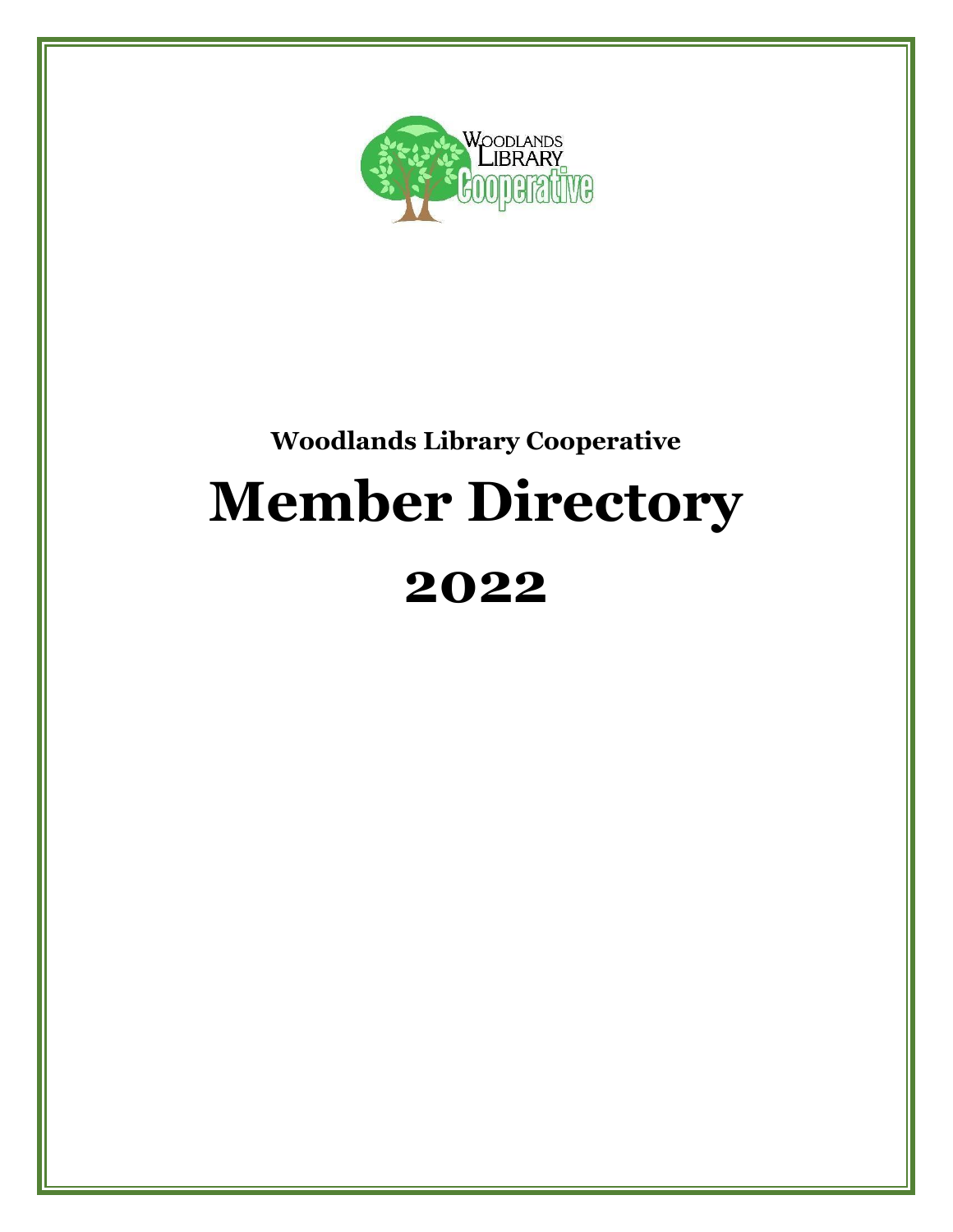# **Woodlands Library Cooperative**

P.O. Box 1048 Albion, MI 49224

Phone: (517) 629-9469 Fax: None available

Office Hours: Monday – Friday, 8:00 am – 4:30 pm

URL:<http://woodlands.lib.mi.us/>

**Staff** 

Director: Kate Pohjola Andrade [kate@woodlands.lib.mi.us](mailto:kate@woodlands.lib.mi.us) Secretary/Bookkeeper: Laura Claucherty [laurac@woodlands.lib.mi.us](mailto:laurac@woodlands.lib.mi.us)

Total Population Served: 824,700

# Mission Statement

The mission of the Woodlands Library Cooperative is to enable its member libraries to maximize the scope and quality of their services.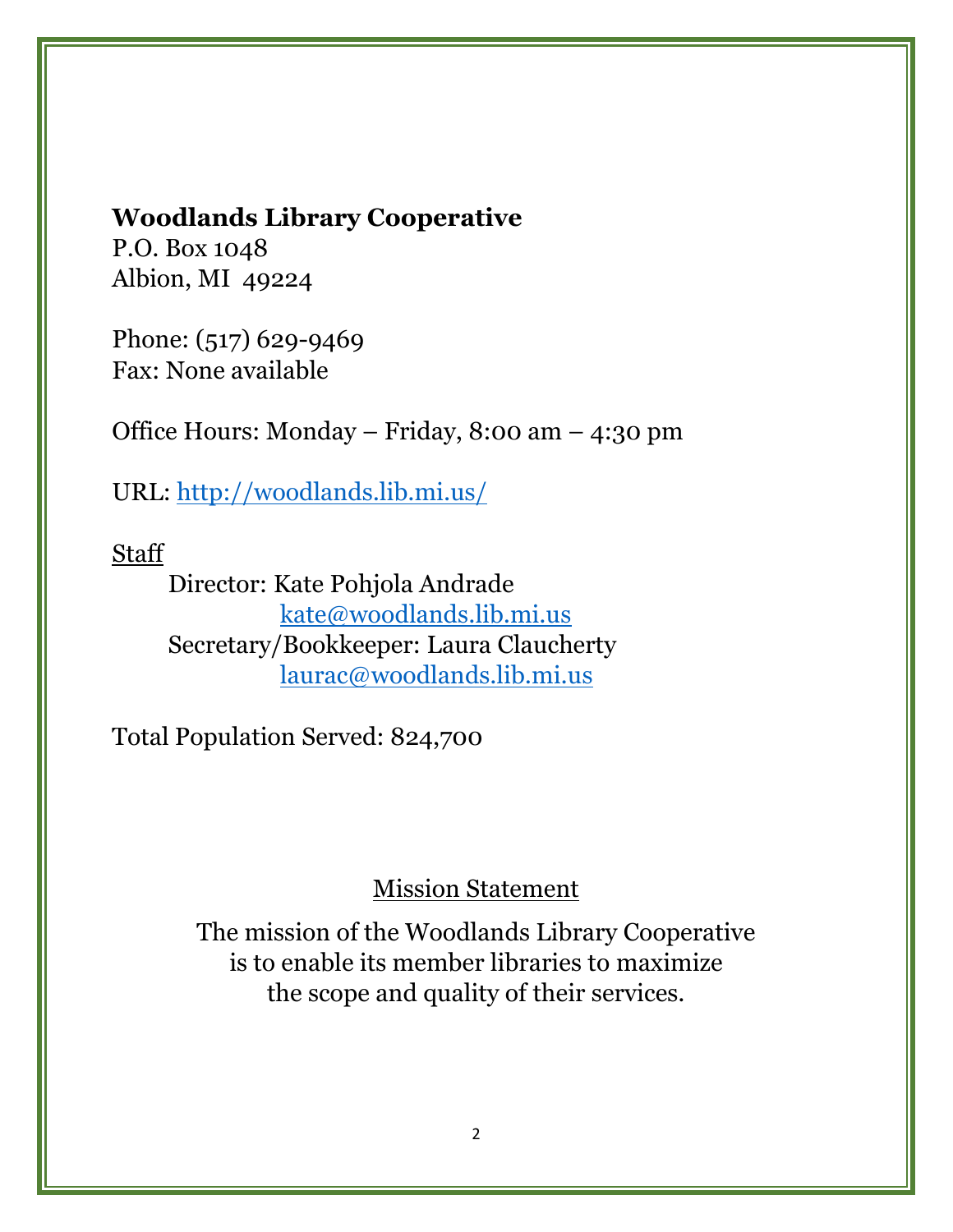# **Public Libraries**

#### **Adrian District Library**

Jennifer Wrzesinski, Director 143 East Maumee Street Adrian, MI 49221-2703 Email: [jwrzesinski@adrian.lib.mi.us](mailto:jwrzesinski@adrian.lib.mi.us) Telephone: (517) 265-2265 Fax: (517) 265-8847 URL:<http://adrian.lib.mi.us/> Hours: M T Th 10-8, W F 10-5:30, Sa 10-3 County: Lenawee Class: IV Population Served: 21,133

#### **Albion District Library**

Cindy Stanczak, Director 501 South Superior Street Albion, MI 49224-2137 Email: [director@albionlibrary.org](mailto:director@albionlibrary.org) Telephone: (517) 629-3993 Fax: (517) 629-5354 URL:<http://www.albionlibrary.org/> Hours: M T W TH 10-8, Sa Su 1-5 County: Calhoun Class: III Population Served: 11,569

# **Athens Community Library**

Melissa Irons, Director 106 East Burr Oak Street PO Box 216 Athens, MI 49011 Email: [athens\\_library@sbcglobal.net](mailto:athens_library@sbcglobal.net) Telephone & Fax: (269) 729-4479 URL: [http://www.athenscommunitylibrary.org](http://www.athenscommunitylibrary.org/) Hours: M 9-6, T Th 12-7, W F 12-6, Sa 9-1 County: Calhoun Class: II Population Served: 4,265

# **Bath Township Public Library**

Kristie Reynolds, Director 14051 Webster Road PO Box 368 Bath Township, MI 48808 Email:

<kreynolds@bathtownshippubliclibrary.org> Telephone & Fax: (517) 641-7111 URL: <https://www.bathtownshippubliclibrary.org/> Hours: M T Th 2-8, W 10-6, F 10-4, S 11-3 County: Clinton Class: III Population Served: 11,598

#### **Bellevue Township Library**

Lynn Etson, Director 212 North Main Street Bellevue, MI 49021-1234 Email: [bellvu@monroe.lib.mi.us](mailto:bellvu@monroe.lib.mi.us) Telephone & Fax: (269) 763-3369 URL: <http://www.bellevuemi.net/Community/library.aspx> Hours: M T W Th F 1-6 County: Eaton

# **Branch District Library**

Class: I Population Served: 3,150

John Rucker, Director 10 East Chicago Street Coldwater, MI 49036-1615 Email: [director@branchdistrictlibrary.org](mailto:director@branchdistrictlibrary.org) Telephone: (517) 278-2341 Fax: (517) 279-7134 URL: <https://www.branchdistrictlibrary.org/> Hours: M 10-8, Tu W Th 9-8, F 9-5, Sa 9-4 County: Branch Class: V Population Served: 46,905 Branches: Algansee, Bronson, Quincy, Sherwood, and Union.

#### **Burr Oak Township Library**

Mary Anne Kennedy, Director 220 South Second Street PO Box 309 Burr Oak, MI 49030-0309 Email: [makdirector@burroaklibrary.com](mailto:makdirector@burroaklibrary.com) Telephone & Fax: (269) 489-2906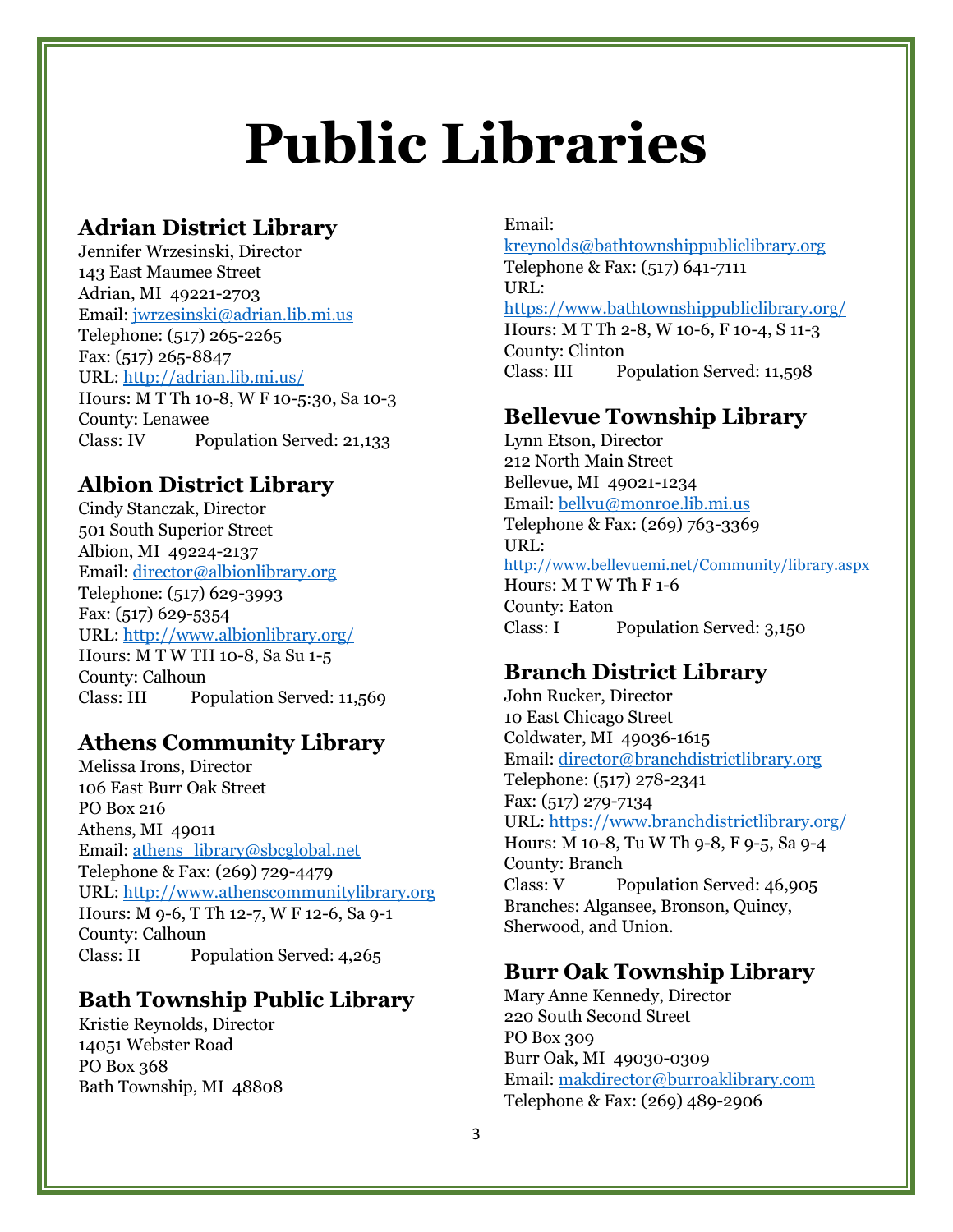URL:

<http://www.burroaklibrary.michlibrary.org/> Hours: M 3-7, T 9-7, Th 12-6, F 12-5, Sa 9-12 County: St. Joseph Class: I Population Served: 2,611

# **Camden Township Library**

Carol Love, Director 119 Main Street PO Box 189 Camden, MI 49232 Email: [carol@camdenlibrary.org](mailto:carol@camdenlibrary.org) Telephone: (517) 368-5554 Fax: (517) 368-5588 URL: <http://www.camdenlibrary.org/> Hours: M Th 10-5, Tu F 1-7, Sa 9-1 County: Hillsdale Class: II Population Served: 4,191

# **Charlotte Community Library**

David Votta, Director 226 South Bostwick Street Charlotte, MI 48813-1801 Email: [vottad@charlottelibrary.org](mailto:vottad@charlottelibrary.org) Telephone: (517) 543-8859 Fax: (517) 543-8868 URL: <http://charlottelibrary.org/> Hours: M-F 9-8, Sa 9-5, Su 9-2 County: Eaton Class: IV Population Served: 23,157

# **Clinton Township Public Library**

Tamara Denby, Director 100 Brown Street Clinton, MI 49236-9700 Email: [tdenby@clinton.lib.mi.us](mailto:pparrish@clinton.lib.mi.us) Telephone: (517) 456-4141 Fax: (517) 456-4142 URL: <http://www.clinton.lib.mi.us/> Hours: M Tu W Th 11-8, F 11-6, Sa 10-2 County: Lenawee Class: I Population Served: 3,604

# **Colon Township Library**

Julie Censke, Director 128 South Blackstone Ave PO Box 9 Colon, MI 49040-0009

#### Email: [colon@monroe.lib.mi.us](mailto:colon@monroe.lib.mi.us)

Telephone: (269) 432-3958 Fax: (269) 432-4554 URL: <http://www.colonlibrary.org/> Hours: Tu Th 9-7, W 9-5, F Sa 9-1 County: St. Joseph Class: I Population Served: 3,803

# **Constantine Township Library**

Janice Jones, Director 165 South Canaris Street Constantine, MI 49042-1015 Email: [janicejones\\_ctl@aol.com](mailto:janicejones_ctl@aol.com) Telephone: (269) 435-7957 Fax: (269) 435-5800 URL: <http://www.constantine.michlibrary.org/> Hours: M W F 10-5, T Th 10-7, Sa 10-3 County: St. Joseph Class: II Population Served: 4,986

# **Delta Township District Library**

Mary Rzepczynski, Director 5130 Davenport Drive Lansing, MI 48917 Email: [mrzepczynski@dtdl.org](mailto:mrzepczynski@dtdl.org) Telephone: (517) 321-4014 Fax: (517) 323-3272 URL: <http://www.dtdl.org/> Hours: M-F 10-8, Sa 10-4 County: Eaton Class: V Population Served: 32,799

# **Delton District Library**

Marie Tsuji, Director 330 North Grove Street PO Box 155 Delton, MI 49046-0155 Email: [deltonlib@mei.net](mailto:deltonlib@mei.net) Telephone: (269) 623-8040 Fax: (269) 623-6740 URL: <http://www.deltonlib.org/> Hours: M W F 9-5, Tu Th 10-7, Sa 9-1 County: Barry Class: III Population Served: 10,021

# **DeWitt District Library**

Jennifer Balcom, Director 13101 Schavey Road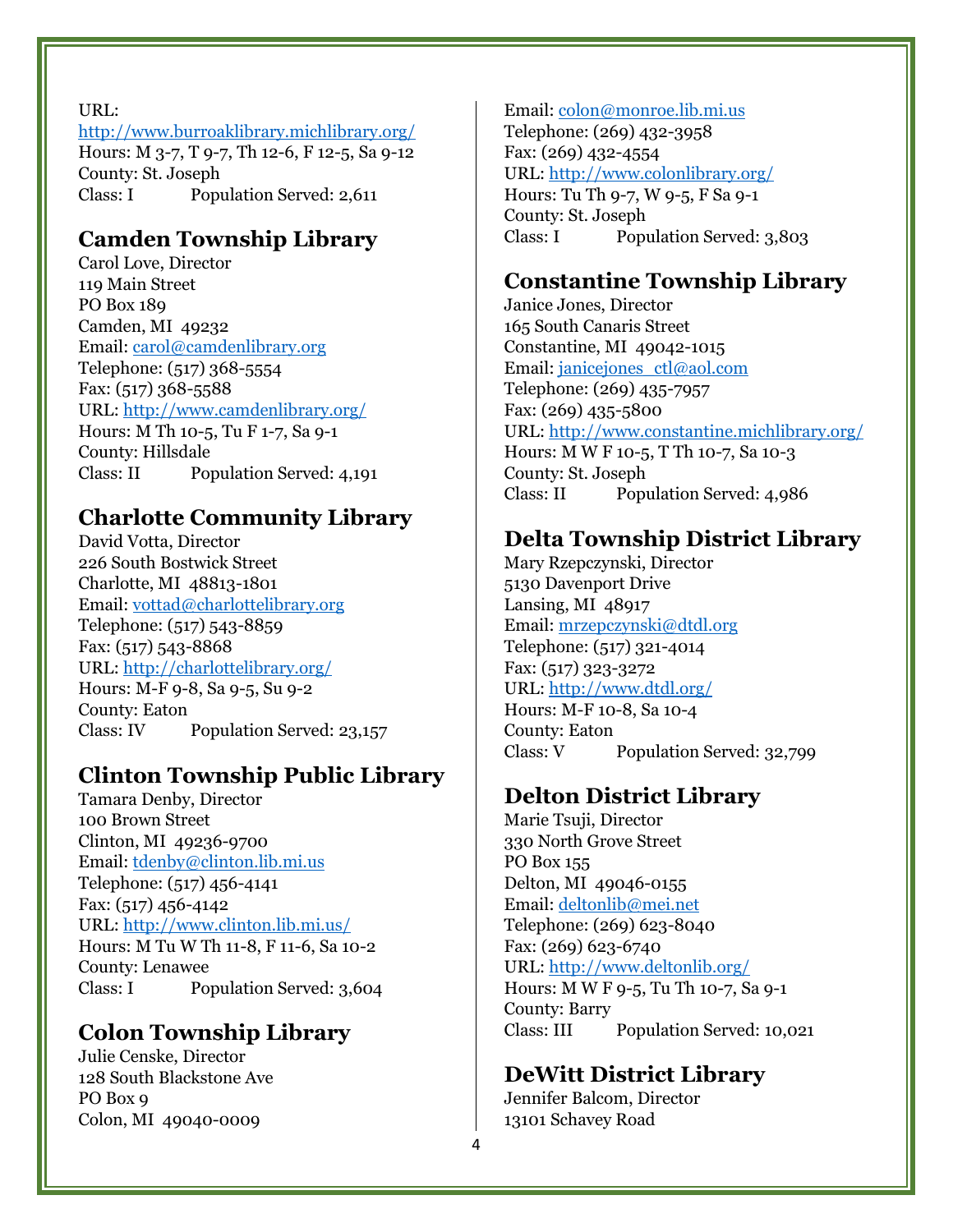DeWitt, MI 48820 Email: jbalcom@dewittlibrary.org Telephone: (517) 669-3156 Fax: (517) 669-6408 URL:<http://www.dewittlibrary.org/> Hours: M-Th 10-8, F 10-6, Sa 10-4, Su 1-5 County: Clinton Class: IV Population Served: 20,542

#### **Dorothy Hull Library-Winsor Twp.**

Ann Sanders, Director 405 West Jefferson Street Dimondale, MI 48821 Email: [dimondalelibrary@gmail.com](mailto:sleejoy@gmail.com) Telephone: (517) 646-0633 Fax: (517) 646-7061 URL: <http://www.twp.windsor.mi.us/library/library.htm> Hours: M Tu Th F 1-5:30, W 1-8, Sa 9;2:30 County: Eaton Class: II Population Served: 6,838

# **Dowling Public Library**

Andy Jerue, Director 1765 East Dowling Road Hastings, MI 49058-9332 Email: [dowlinglibrary@gmail.com](mailto:dowlinglibrary@gmail.com) Telephone & Fax: (269) 721-3743 URL: <http://www.dowlingpubliclibrary.com/> Hours: M T W F 11-6, Sa 10-2 County: Barry Class: II Population Served: 4,869

# **East Lansing Public Library**

Kristin Shelley, Director 950 Abbot Road East Lansing, MI 48823 Email: [kshelley@cityofeastlansing.com](mailto:kshelley@cityofeastlansing.com) Telephone: (517) 319-6913 Fax: (517) 351-9536 URL: <http://www.elpl.org/> Hours: M-Th 10-9, F 10-6, Sa 10-5:30, Su 1-5 County: Ingham Class: V Population Served: 48,579

# **Eaton Rapids Area District Library**

Anna Curtis, Director

220 South Main Street Eaton Rapids, MI 48827 Email: <acurtis@eradl.org> Telephone: (517) 663-8118, ext. 4 Fax: (517) 663-1940 URL: <http://www.cityofeatonrapids.com/> Hours: M W 10-8, T Th F 10-5, Sa 10-1 County: Eaton Class: IV Population Served: 12,670

# **George W. Spindler Memorial Library**

Kay Bursley, Director 186 North Main Street PO Box 68 Woodland, MI 48897-0068 Email: [gwspindlerlibrary@gmail.com](mailto:gwspindlerlibrary@gmail.com) Telephone: (269) 367-4694 Fax: (269) 367-4359 URL: Not available Hours: M 3-7, W 12-6, Th 9-4, Sa 10-1 County: Barry Class: I Population Served: 2,047

# **Grand Ledge Area District Library**

Lise Mitchell, Director 131 East Jefferson Street Grand Ledge, MI 48837 Email: [director@gladl.org](mailto:director@gladl.org) Telephone: (517) 627-7014 Fax: (517) 627-6276 URL:<http://grandledge.lib.mi.us/> Hours: M-Th 10-9, F Sa 10-5, Su 1-5 County: Eaton Class: IV Population Served: 15,959 Branch: Wacousta Branch Library

# **Hillsdale Community Library**

Bryonna Barton, Director 11 East Bacon Street Hillsdale, MI 49242-1812 Email:<director@hillsdale-library.org> Telephone: (517) 437-6470 Fax: (517) 437-6477 URL: [http://www.hillsdale-library.org](http://www.hillsdale-library.org/) Hours: M T W 10-8, Th F 10-5, Sa 10-2

5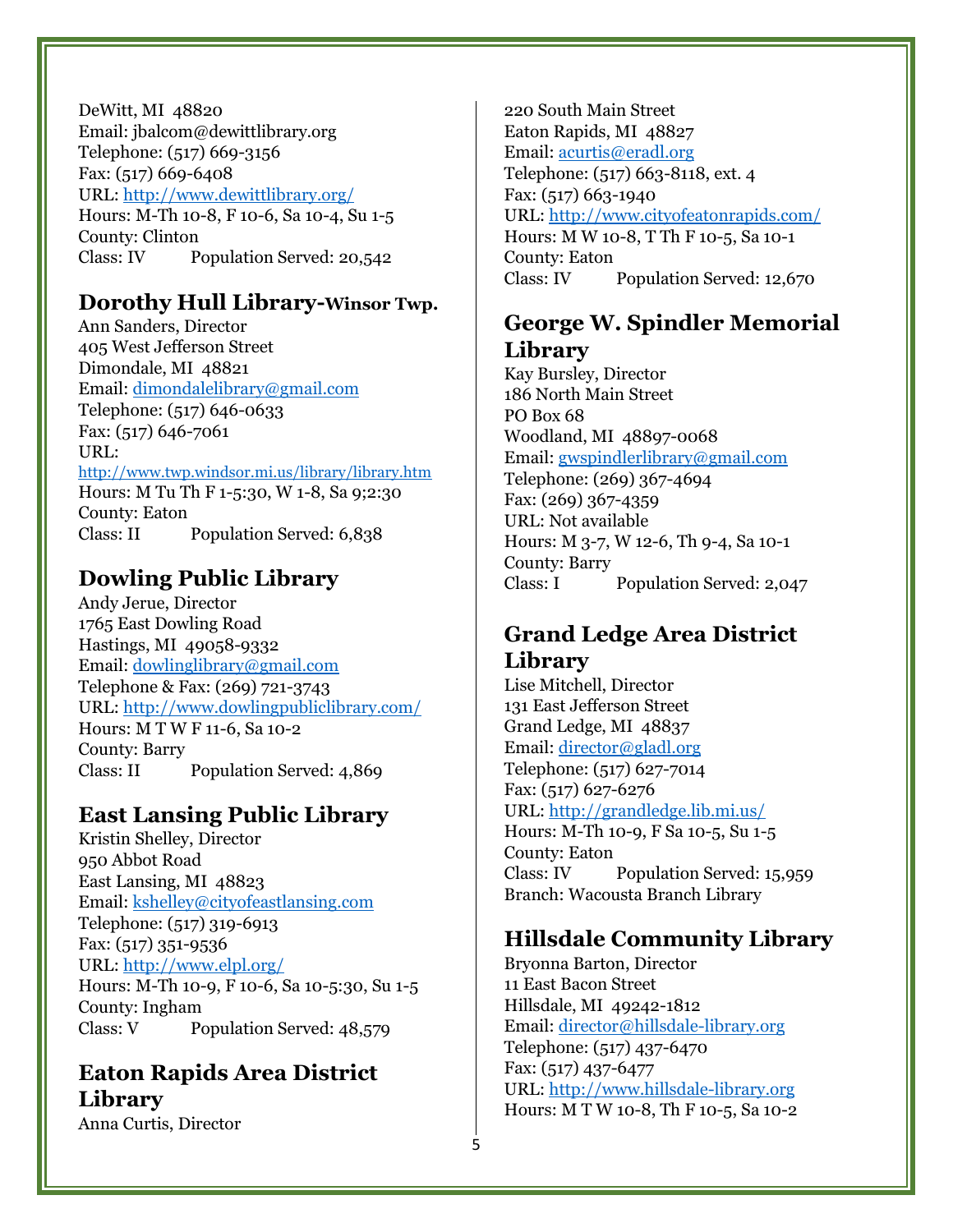County: Hillsdale Class: III Population Served: 11,870

#### **Homer Public Library**

Trixie McMeeking, Director 141 West Main Street Homer, MI 49245-1138 Email: [hpl@wowway.biz](mailto:hpl@wowway.biz) Telephone: (517) 568-3450 Fax: (517) 568-4021 URL: <http://www.homerpl.michlibrary.org/> Hours: M Tu W 10-5, Th 10-8, F 10-4, Sa 9-12 County: Calhoun Class: 1 Population Served: 3,926

# **Hudson Carnegie District Library**

Joann Simmons, Director 205 South Market Street Hudson, MI 49247-1319 Email: [director@hudsoncdl.org](mailto:director@hudsoncdl.org) Telephone: (517) 448-3801 Fax: (517) 448-5095 URL: <http://www.hudsoncdl.org/> Hours: M 1-6, Tu 9-6, W Th 9-5, F 9-3, Sa 9-1 County: Lenawee Class: II Population Served: 5,107

# **Jackson District Library**

Sara Tackett, Director 244 West Michigan Ave (Mailing Address) 290 W. Michigan Ave (Admin Building) Jackson, MI 49201 Email: [tackettse@myjdl.com](mailto:tackettse@myjdl.com) Telephone: (517) 788-4099 Fax: (517) 788-6024 URL: <http://myjdl.com/> Hours: M-F 8-5 County: Jackson Class: VI Population Served: 160,248 Branch Libraries: Brooklyn, Carnegie, Concord, Eastern, Grass Lake, Hanover, Henrietta, Meijer, Napoleon, Parma, Spring Arbor, Springport, Summit.

# **Jonesville District Library**

Laura Orlowski, Director

310 Church Street PO Box 184 Jonesville, MI 49250-1046 Email: [jonesville.districtlibrary@monroe.lib.mi.us](mailto:jonesville.districtlibrary@monroe.lib.mi.us) Telephone: (517) 849-9701 Fax: (517) 849-0009 URL: <http://www.jonesvilledistrictlibrary.michlibrary.org/> Hours: M W 10-8, T TH F 10-6, Sa 10-2 County: Hillsdale Class: II Population Served: 5,210

# **Lenawee District Library**

Trevor Van Valkenburg, Director 4459 West U.S. 223 Adrian, MI 49221-9461 Email: [trevor.vanvalkenburg@monroe.lib.mi.us](mailto:trevor.vanvalkenburg@monroe.lib.mi.us) Telephone: (517) 263-1011 Fax: (517) 263-7109 URL:<http://lenawee.lib.mi.us/> Hours: M W 12-8, T Th F Sa 9:30-5:30 County: Lenawee Class: V Population Served: 40,771 Branch Libraries: Addison, Britton, Clayton, Onsted, Deerfield.

# **Litchfield District Library**

Shelly Wykes, Director 108 North Chicago Street PO Box 357 Litchfield, MI 49252 Email: [litchfielddistrictlibrary@yahoo.com](mailto:litchfielddistrictlibrary@yahoo.com) Telephone & Fax: (517) 542-3887 URL: <http://www.litchfielddistrictlibrary.org/> Hours: M W F 10-6, Sa 9-1 County: Hillsdale Class: I Population Served: 2,372

# **Lyons Township District Library**

Jennifer Kreiner, Director 240 East Bridge Street PO Box 185 Lyons, MI 48851 Email: [lyonslib@hotmail.com](mailto:lyonslib@hotmail.com) Telephone: (989) 855-3414 Fax: (989) 855-2069 URL: <http://www.lyons.michlibrary.org/>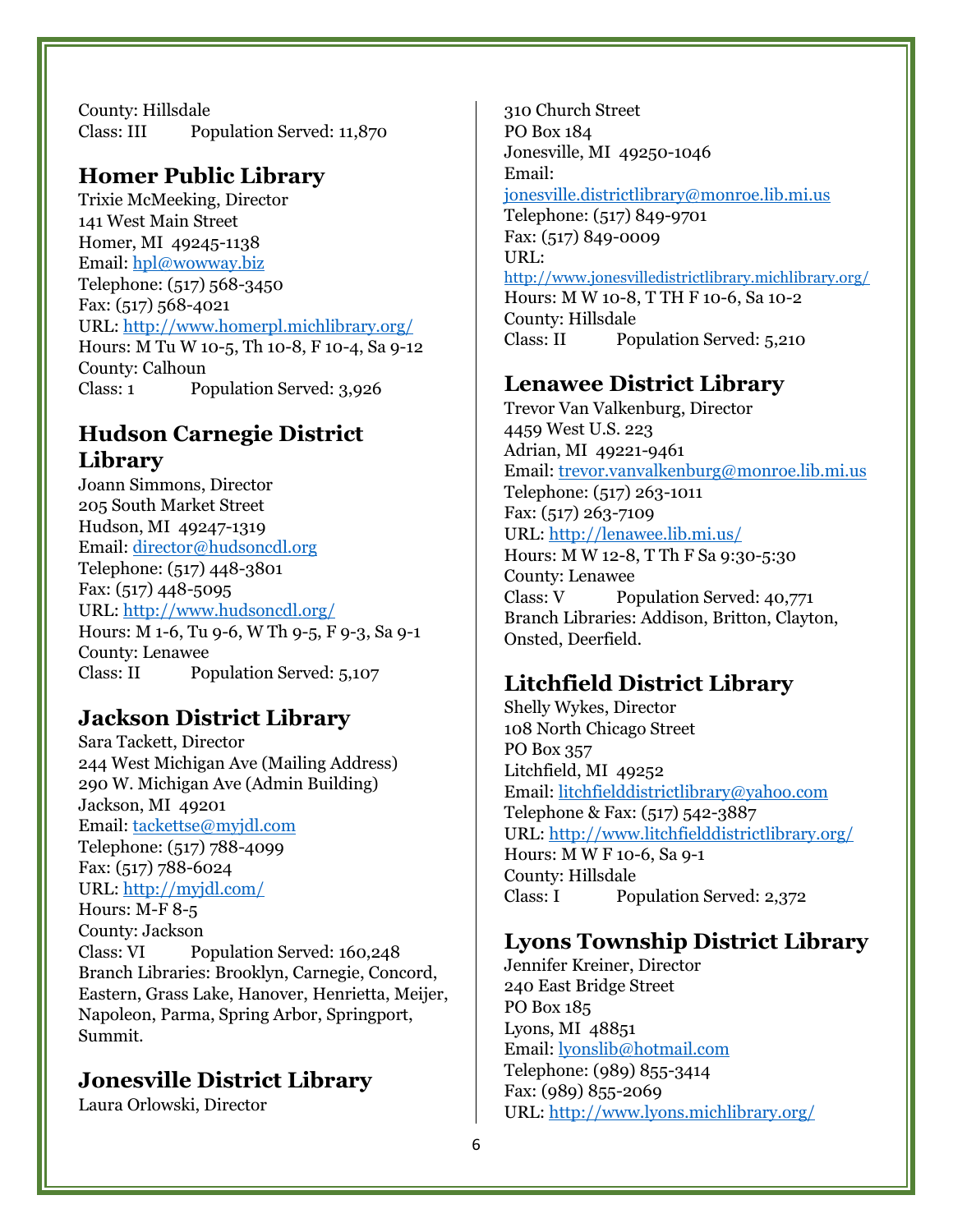Hours: M 1-4, Tu W Th 10-6:30, F 10-2, Sa 10-3 County: Ionia Class: I Population Served: 3,667

# **Marshall District Library**

Angela Semifero, Director 124 West Green Street Marshall, MI 49068-1536 Email: [semiferoa@marshalldistrictlibrary.org](mailto:semiferoa@marshalldistrictlibrary.org) Telephone: (269) 781-7821 Fax: (269) 781-7090 URL: <http://www.yourmdl.org/> Hours: M Tu W Th 10-8:30, F 10-5:30, Sa 10-3, Su 1-4 County: Calhoun Class: IV Population Served: 14,948

# **Mendon Township Library**

Kim Foghino, Director PO Box 39 314 West Main Street Mendon, MI 49072 Email: [mendon@woodlands.lib.mi.us](mailto:mendon@woodlands.lib.mi.us) Telephone: (269) 496-4865 Fax: (269) 496-4635 URL: <http://www.mendontownshiplibrary.michlibrary.org/> Hours: Tu F 10-5, Th 12-7, W 10-6, Sa 10-2 County: St. Joseph Class: II Population Served: 4,730

# **Milan Public Library**

Susan Wess, Director 151 Wabash Street Milan, MI 48160-1593 Email: [susan.wess@milanlibrary.org](mailto:susan.wess@milanlibrary.org) Telephone: (734) 439-1240 Fax: (734) 439-5625 URL: <http://milanlibrary.org/> Hours: M Tu W Th 10-8, F 10-6, Sa 10-4 County: Monroe Class: IV Population Served: 17,511

#### **Monroe County Library System**

Nancy Bellaire, Director Mary K. Daume Library Service Center 840 South Roessler Street Monroe, MI 48161-1557

Email: [nancy.bellaire@monroe.lib.mi.us](mailto:nancy.bellaire@monroe.lib.mi.us) Telephone: (734) 241-5770 Fax: (734) 241-4722 URL: <http://monroe.lib.mi.us/> Hours: M-F 8-4 County: Monroe Class: VI Population Served: 149,955 Branches: Bedford, Blue Bush, Carleton, Dorsch, Dundee, Ellis, Erie, Frenchtown-Dixie, Ida, Maybee, L.S. Navarre, Newport, Rasey, South Rockwood, Summerfield, and Robert A. Vivian.

# **Mulliken District Library**

Dawn Hufnagel, Director 135 Main Street PO Box 246 Mulliken, MI 48861 Email: [mulldistlib@gmail.com](mailto:mulldistlib@gmail.com) Telephone: (517) 649-8611 Fax: (517) 649-2207 URL: <http://mullikendistrictlibrary.org/> Hours: M Tu Th F 1-6 County: Eaton Class: I Population Served: 1,848

# **North Adams Community Memorial Library**

Mariele Busch, Director 4695 Knowles Road North Adams, MI 49262 Email: [northadamslibrarian@gmail.com](mailto:northadamslibrarian@gmail.com) Telephone & Fax: (517) 287-4426 URL: <http://www.northadamscml.michlibrary.org/> Hours: Tu 12-7, W 11-7, Th F 11-5, Sa 9-12 County: Hillsdale Class: II Population Served: 4,469

#### **Nottawa Township Library**

Carrie Brueck, Director 685 East Main Street Centreville, MI 49032-0398 Email: [carrie.bureck@monroe.lib.mi.us](mailto:carrie.bureck@monroe.lib.mi.us) Telephone: (269) 467-6289 Fax: (269) 467-4422 URL: <http://www.nottawatownshiplibrary.com/> Hours: M W Th F 9-5, Tu 11-7, Sa 9-12 County: St. Joseph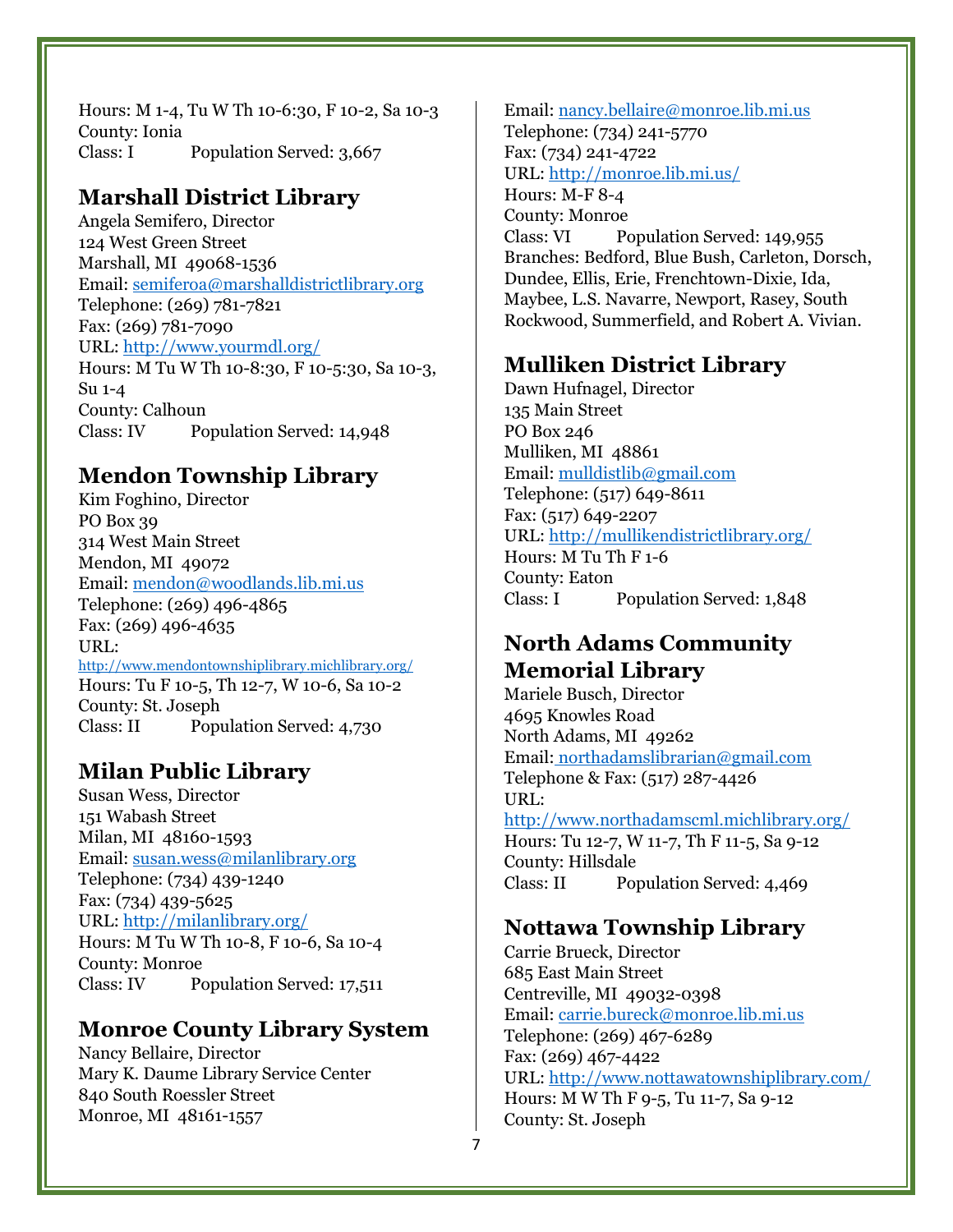Class: II Population Served: 6,174

# **Pittsford Public Library**

Susan Ruder, Director 9268 East Hudson Road Pittsford, MI 49271-9653 Email: [sruder@monroe.lib.mi.us](mailto:sruder@monroe.lib.mi.us)  Telephone & Fax: (517) 523-2565 URL: <http://woodlands.lib.mi.us/pittsford/pittsford.html> Hours: Tu 11-7, Th 11-5, W F 12-5, Sa 10-12 County: Hillsdale Class: II Population Served: 4,105

#### **Portland District Library**

Cory Grimminck, Director 334 Kent Street Portland, MI 48875 Email: [cgrimminck@portlandmilibrary.com](mailto:cgrimminck@portlandmilibrary.com) Telephone: (517) 647-6981 Fax: (517) 647-2738 URL: <http://www.pdl.michlibrary.org/> Hours: M-Th 9-8, F 9-5, Sa 9-2 County: Ionia Class: IV Population Served: 13,912

#### **Potterville-Benton Township District Library**

Lu Ann Stachnik, Director 150 Library Lane PO Box 240 Potterville, MI 48876 Email: [director@pottervillelibrary.org](mailto:director@pottervillelibrary.org) Telephone: (517) 645-2989 Fax: (517) 645-0268 URL: <http://www.pottervillelibrary.org/> Hours: M Th F 12:30-5:30, Tu 10-6, W 12:30-7, Sa 10-1 County: Eaton Class: II Population Served: 5,413

# **Putnam District Library**

Savannah Shilton, Director 327 North Main Street PO Box 920 Nashville, MI 49073 Email: [sshilton@putnamlib.org](mailto:sshilton@putnamlib.org) Telephone & Fax: (517) 852-9723

#### URL: <http://www.putnamlib.org/>

Hours: M W F 10-6, Tu Th 3-8, Sa 10-1 County: Barry Class: II Population Served: 6,847

### **Reading Community Library**

Jeri Mosher, Director 104 North Main Street Reading, MI 49274 Email: reading @monroe.lib.mi.us Telephone: (517) 283-3916 Fax: (517) 283-2510 URL: <http://www.rcl.michlibrary.org/> Hours: M 2-6, T W 10-5, F 10-6, Sa 9-1 County: Hillsdale Class: II Population Served: 5,376

#### **Schoolcraft Community Library**

Pam Ballett, Director 330 North Centre Street Schoolcraft, MI 49087-7701 Email: [misspam@schoolcraftlibrary.org](mailto:misspam@schoolcraftlibrary.org) Telephone: (269) 679-5959 Fax: (269) 679-5599 URL: <http://www.schoolcraftlibrary.org/> Hours: M 10-7:30, Tu W 1-7:30, Th 10-5, F 1-5, Sa 10-1 County: Kalamazoo Class: I Population Served: 3,775

#### **Schultz-Holmes Memorial Library**

Bob Barringer, Director 407 South Lane Street Blissfield, MI 49228-1232 Email: [director@blissfieldlibrary.org](mailto:director@blissfieldlibrary.org) Telephone: (517) 486-2858 Fax: (517) 486-3565 URL: <http://www.blissfieldlibrary.org/> Hours: M W F Sa 10:30-5, Tu Th 1-8 County: Lenawee Class: III Population Served: 7,272

#### **Stair District Library**

Colleen Leddy, Director 228 West Main Street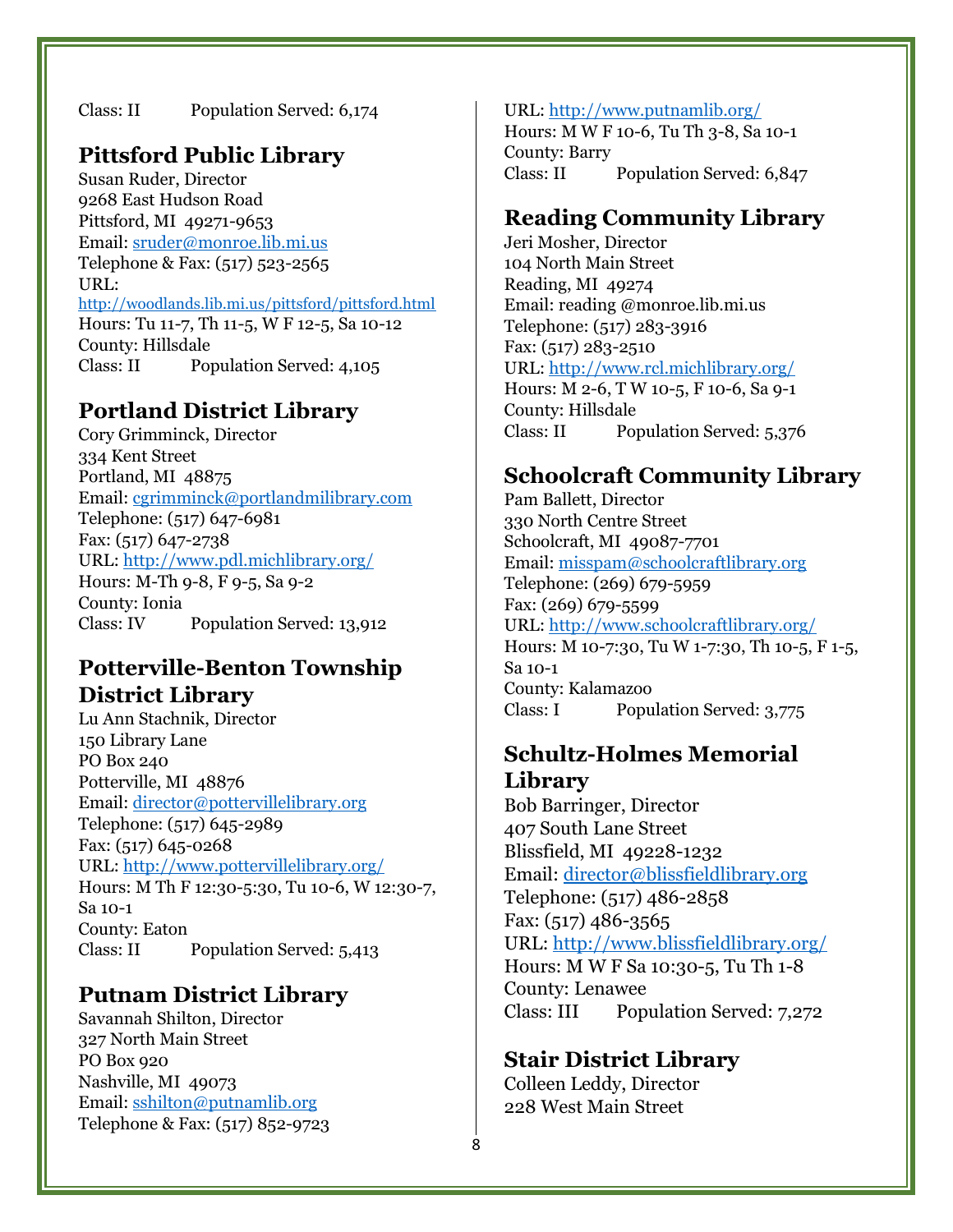Morenci, MI 49256-1421 Email: <stairlibrary@gmail.com> Telephone: (517) 458-6510 Fax: (517) 458-3378 URL: <http://www.stairlib.org/> Hours: M W 10-7, Tu Th F 1-5, Sa 9-1 County: Lenawee Class: II Population Served: 4,046

#### **Sunfield District Library**

Lisa Bell, Director 112 Main Street PO Box 97 Sunfield, MI 48890 Email: [sunfieldlibrary@yahoo.com](mailto:sunfieldlibrary@yahoo.com) Telephone & Fax: (517)566-8065 URL: <http://www.sunfieldlibrary.michlibrary.org/> Hours: T-F 2-8, Sa 9-1 County: Eaton Class: I Population Served: 2,387

#### **Tecumseh District Library**

Susan Bach, Director 215 North Ottawa Street Tecumseh, MI 49286-1564 Email: [sbach@tecumsehlibrary.org](mailto:sbach@tecumsehlibrary.org) Telephone: (517) 423-2238 Fax: (517) 423-5519 URL: <http://www.tecumsehlibrary.org/> Hours: M Tu W Th 10-8, F Sa 10-5, Su 1-5 County: Lenawee Class: IV Population Served: 18,134

#### **Tekonsha Township Library**

Sharla Vincent, Director 230 South Church Street Tekonsha, MI 49092 Email: [tekonlib@tekonshalibrary.org](mailto:tekonlib@tekonshalibrary.org) Telephone & Fax: (517) 767-4769 URL: <http://www.tekonlib.michlibrary.org/> Hours: M F 10-5, Tu W Th 3-7, Sa 10-2

County: Calhoun Class: I Population Served: 1,873

#### **Vermontville Township Library**

Carla Rumsey, Director 120 East First Street PO Box G Vermontville, MI 49096 Email: [vermontvillelibrary@yahoo.com](mailto:vermontvillelibrary@yahoo.com) Telephone & Fax: (517) 726-1362 URL: <http://www.vmtlib.michlibrary.org/> Hours: Tu 1-8, W Th F 11-6, Sa 9-1 County: Eaton Class: I Population Served: 3,895

# **Waldron District Library**

Joyce Gendron, Director 107 North Main Street PO Box 136 Waldron, MI 49288 Email: [books@wcomco.net](mailto:books@wcomco.net) Telephone & Fax: (517) 286-6511 URL: <http://www.waldrondistlib.michlibrary.org/> Hours: Tu W Th 11-7, F 11-4:30, Sa 9-12 County: Hillsdale Class: I Population Served: 2,475

#### **White Pigeon Township Library**

Perri Saunders, Director 102 North Kalamazoo Street PO Box 399 White Pigeon, MI 49099 Email: [p.saunders@woodlands.lib.mi.us](mailto:p.saunders@woodlands.lib.mi.us) Telephone: (269) 483-7409 Fax: (269) 483-9923 URL:<http://www.whitepigeonlibrary.org/> Hours: M W F 9-5, Tu Th 9-7, Sa 9-1 County: St. Joseph Class: II Population Served: 5,240